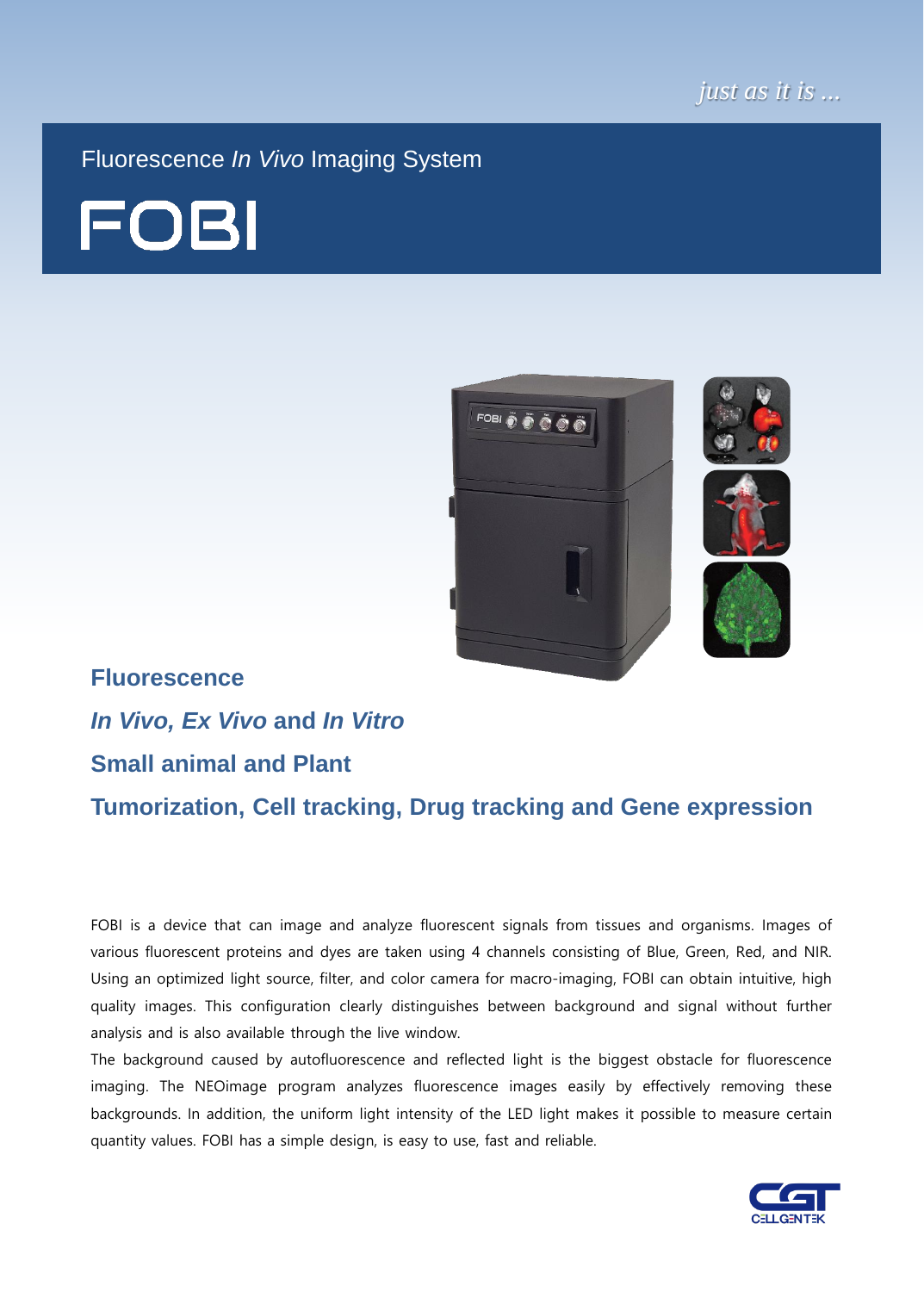#### **Real color data**

FOBI uses a color camera and optimized filter for the fluorescence signal through the live window without any special analysis. This live window allows you to intuitively identify the position and intensity of the fluorescence and to get image data as it shown.

#### **Fast**

FOBI has a fast frame rate capable of recording videos. Due to the fast video speed, many samples can be processed quickly and instantly observed and responded.



Fig. 1. FOBI



#### **Simple**

FOBI utilizes a simple, optimized structure, making installation quick and easy. It is also easy to move, manage, and maintain.

#### **Compact size**

The FOBI has a compact size  $(26 \times 26 \times 40 \text{ cm})$ , so it is ideal for small spaces. Due to its convenient size and portability, it can be used for a wide variety of applications.

#### **Easy to use**

Hardware and software are user-friendly. Filter mounting, exposure control, and image capture are all simple and easy to use.

Fig. 2. Structure of FOBI

#### **Multi function**

It is possible to apply most fluorescence proteins and fluorescence materials from GFP to ICG using four channels of Blue, Green, Red and NIR. Since more than one fluorescent substance can be imaged, different functions can be observed in one sample. For example, tumor imaging and drug imaging can be performed in the same animal, so targeting and tumorization can be observed simultaneously. You can also merge bright images in order to localization the fluorescence within the animal.



#### Fig. 3. Animal imaging by FOBI

a. Tumorization of GFP expressing stable cell line injected subcutaneous. b. FOBI can imaging variable fluorescence molecules from GFP to ICG. c. iRFP (near infrared fluorescence gene) tumor. d. DiD labeled immune cell injected via tail vein moved to inside the spine. e. ICG labeled drug targeted to the lung. f. Cy7 labeled drug moved to the liver. g. GFP expression and drug targeting in the sliced ape's brain.

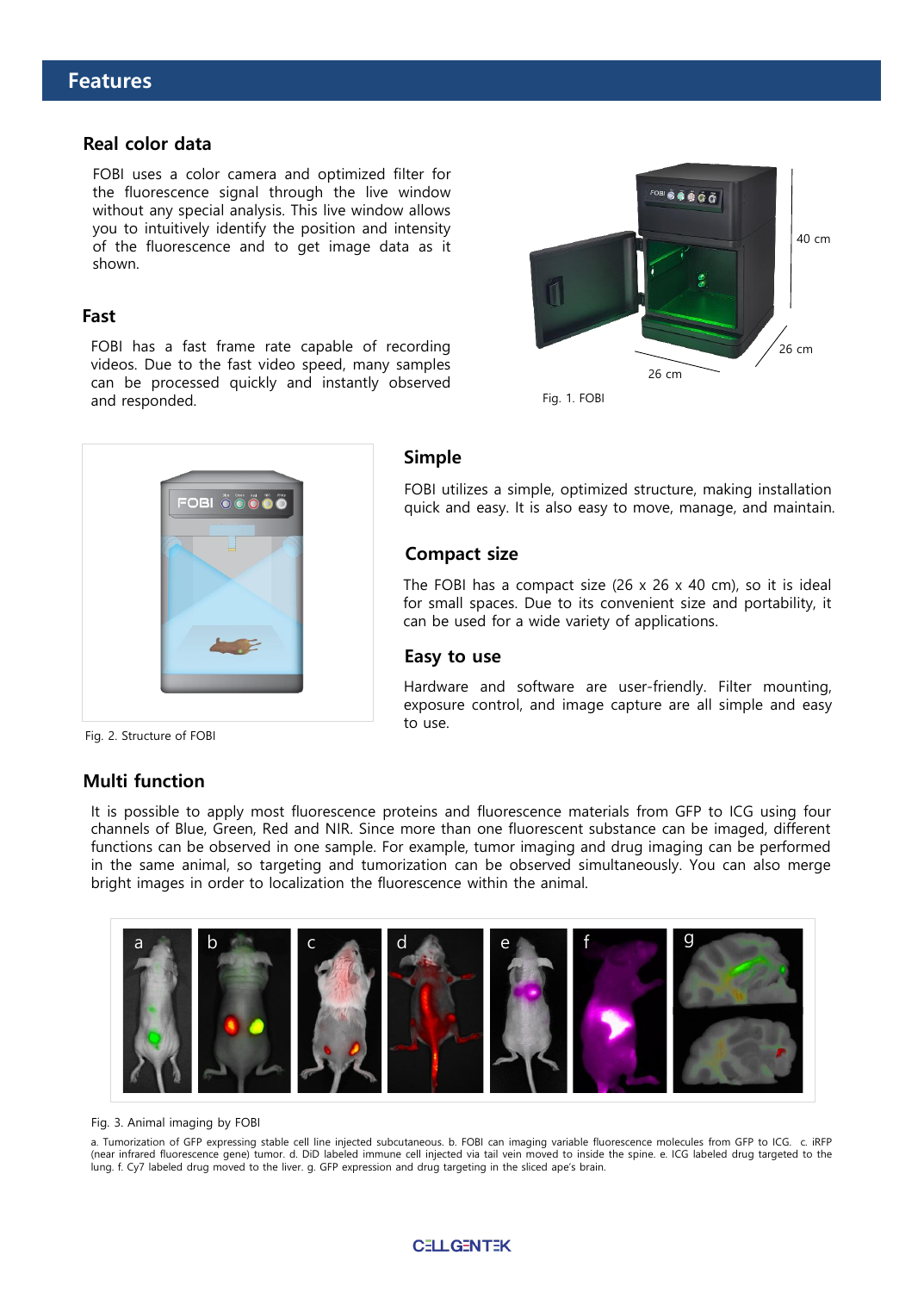#### **Tumor imaging**

GFP stable cell line can be used to confirm tumorization. The created GFP stable cell line can be imaged In Vitro using FOBI. GFP cells are injected into subcutaneous tissues and fluorescence images as cell proliferation. In this way, one can obtain images of metastasis to other tissues, in addition to quantifying and comparing tumor size.

Over time, the signal strength of the fluorescence changes, and the camera exposure time may vary accordingly. The NEOimage analysis program can quantify this change by taking into account different conditions such as exposure time and gain; the results of samples with differing images can also be compared and analyzed.

#### **Cell tracking**

Stem cells or immune cells with enhanced functions for various purposes can be imaged within the animal so as to ascertain their location and viability. Stem cells and immune cells are difficult to label with fluorescent genes. So, cells can be stained with fluorescent reagents in a variety of ways.

Stem cells and immune cells stained with a fluorescent reagent can be put into an animal using various methods such as intravenous injection, intraperitoneal injection, and subcutaneous injection. These cells can be located using FOBI imaging. One can determine cell survival using quantitative analysis.

#### **Plant imaging**

FOBI can image GFP labeled plant leaves. Plant leaves are difficult to obtain images of due to the strong autofluorescence of Chlorophyll. Chlorophyll's autofluorescence can be removed and analyzed with GFP using a specific filter.

The autofluorescence of chlorophyll itself can also be used as data. The degree of activity of chlorophyll can be confirmed by the intensity of the autofluorescence.

In addition, images can be obtained from plant seeds and callus. Fluorescence imaging is possible with plants throughout their entire life cycle.

#### **DDS (Drug Delivery System)**

Drugs confirmed *In Vitro* can be injected into animals for experimental purposes. By taking images at certain intervals, you can check the movement and accumulation pattern of the drug in the living tissues of the animal.

The image of the drug confirmed In Vivo can be checked again  $Ex$  Vivo. Because the fluorescence is still expressed even after the animal is sacrificed, it is possible to quantify each tissue separately.

The resulting Ex Vivo data, together with the In Vivo data, can provide excellent evidence for an experiment.



Fig. 4. Fluorescence imaging of various materials and methods

a. Fluorescence labeled chemicals in the Zebrafish. b. GFP cell in the 24well plate. c. Fluorescence labeling test. d. Ex Vivo imaging for drug delivery system. e. GFP expression leaf infected gene by virus vehicle. f. Auto-fluorescence from the chlorophyll. g. Gene expression on the leaf with marker gene. h. Gene transfected seed seperated by GFP imaging.

#### **CELLGENTEK**